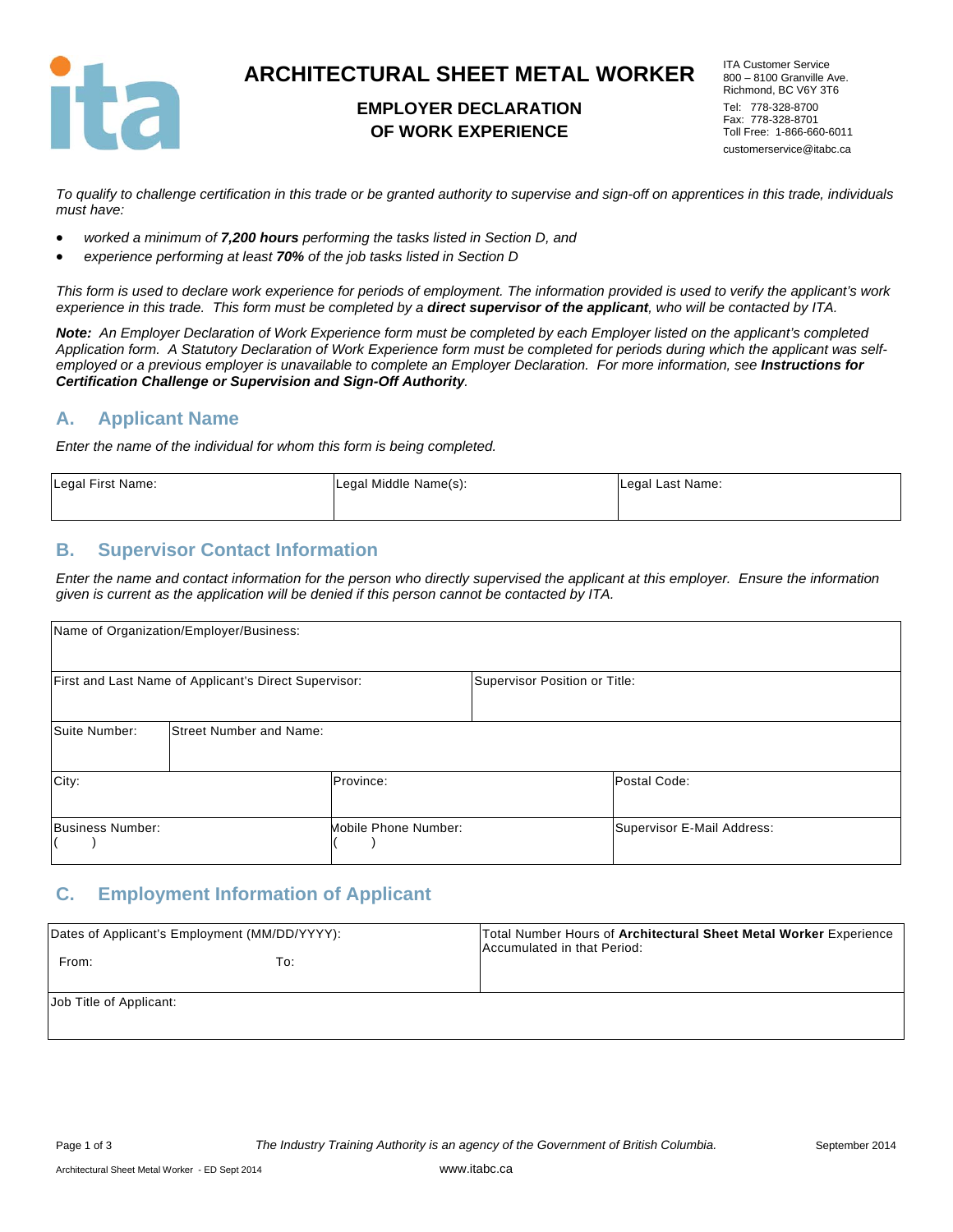

# **ARCHITECTURAL SHEET METAL WORKER**

## **EMPLOYER DECLARATION OF WORK EXPERIENCE**

ITA Customer Service 800 – 8100 Granville Ave. Richmond, BC V6Y 3T6 Tel: 778-328-8700 Fax: 778-328-8701 Toll Free: 1-866-660-6011 customerservice@itabc.ca

# **D. Supervisor Declaration of Job Task Performance**

*By checking "Yes" or "No" in the Declaration Response column, indicate whether or not you, as the direct supervisor of the applicant, have personally witnessed the applicant performing the job tasks listed. Cross out any job tasks you did not see the applicant perform.* 

| <b>Job Tasks</b>                                                                                                   | <b>Declaration</b><br><b>Response</b> |        |
|--------------------------------------------------------------------------------------------------------------------|---------------------------------------|--------|
| <b>Safety</b>                                                                                                      | Yes:                                  | П      |
| Includes: use of the necessary personal protective equipment, WorksafeBC and WHMIS regulations, First              | No:                                   | □      |
| Aid and safety procedures for residential, commercial & industrial projects                                        |                                       |        |
| <b>Trade Math</b>                                                                                                  | Yes:                                  | □      |
| Includes: the use of various mathematic calculation processes using area, volume, perimeter and<br>trigonometry    | No:                                   | □      |
| <b>Architectural Components</b>                                                                                    | Yes:                                  | П      |
| Includes: exterior finishes/wall systems, exterior finishes/roof systems, fasteners & sealants, building           | No:                                   |        |
| envelope requirements and materials, metal roofing, cladding, decking and types of flashings                       |                                       | $\Box$ |
| <b>Materials and Equipment</b>                                                                                     | Yes:                                  | □      |
| Includes: hand tools, power tools and powder actuated tools                                                        | No:                                   | П      |
| <b>Shop Work Theory and Shop Projects</b>                                                                          | Yes:                                  | □      |
| Includes: calculation and fabrication of seams, locks, edges and joints                                            | No:                                   | □      |
|                                                                                                                    |                                       |        |
| <b>Field Installation</b>                                                                                          | Yes:                                  | П      |
| Includes: installing metal roofing, cladding, decking, flashing                                                    | No:                                   | □      |
| <b>Layout and Pattern Development</b>                                                                              | Yes:                                  | П      |
| Includes: understanding of orthographic, isometric and shop drawings and pattern development                       | No:                                   | □      |
| <b>Interprets Blueprints</b>                                                                                       | Yes:                                  | □      |
| Includes: interpreting shop drawings and estimating                                                                |                                       |        |
|                                                                                                                    | No:                                   | □      |
| Welding                                                                                                            | Yes:                                  | П      |
| Includes: soldering, plasma arc cutting, interpreting welding symbols, use of welding equipment - SMAW<br>and GMAW | No:                                   | □      |

# **E. Confirmation of Prerequisite Credentials or Certificates**

*For some trades, evidence that the applicant has earned prerequisite credentials or certificates is required before the individual is permitted to challenge certification or receive Supervision and Sign-Off Authority. For those trades, a current or previous employer must verify that the applicant has the required prerequisite credentials.* 

There are no prerequisite credentials or certificates for this trade.

#### *Enter the Supervisor and Applicant names from Page 1 on every page of this form*

| Supervisor First and Last Name: | Applicant First and Last Name: |
|---------------------------------|--------------------------------|
|                                 |                                |

Page 2 of 3 *The Industry Training Authority is an agency of the Government of British Columbia.* September 2014